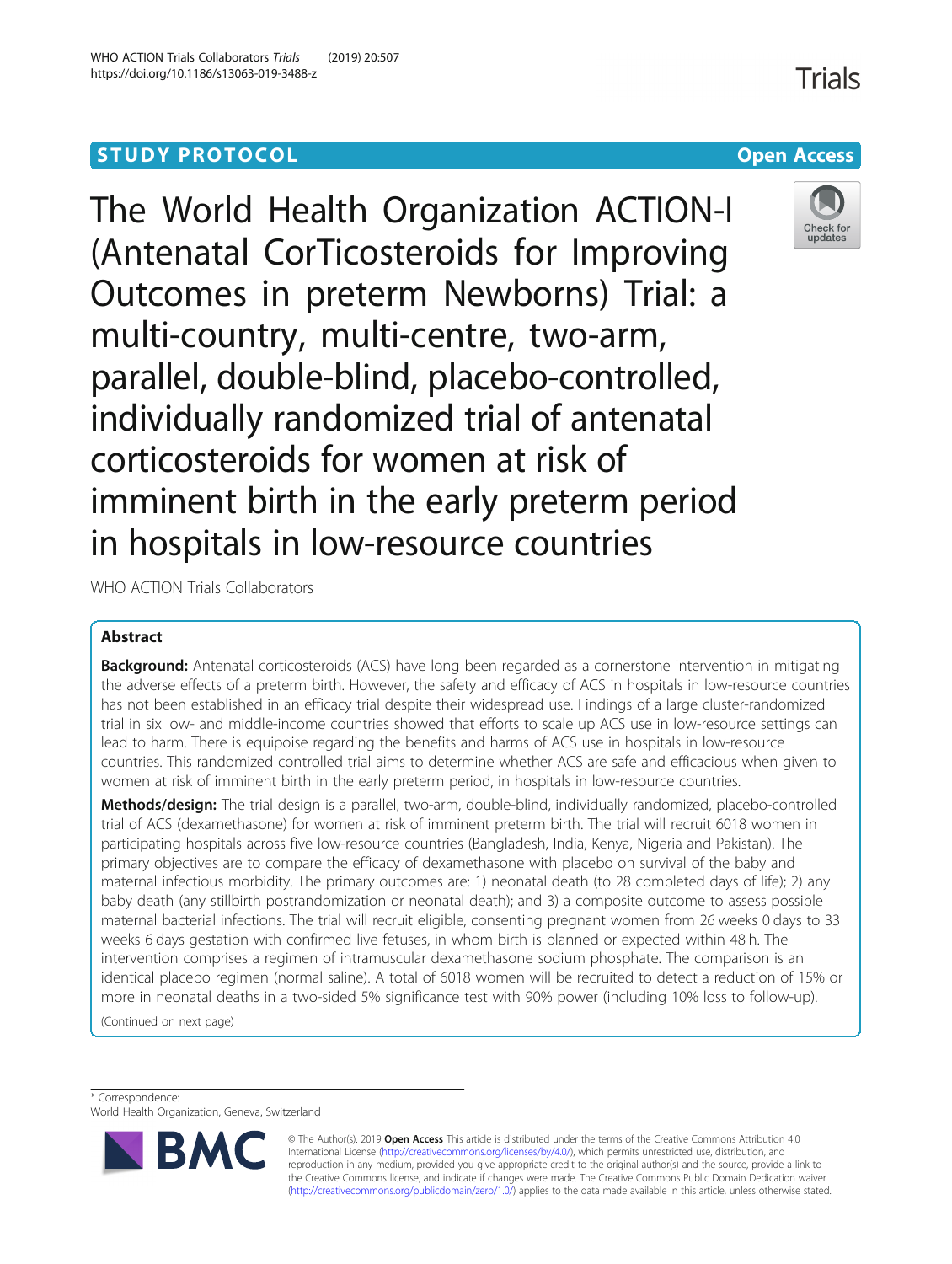#### (Continued from previous page)

Discussion: Findings of this trial will guide clinicians, programme managers and policymakers on the safety and efficacy of ACS in hospitals in low-resource countries. The trial findings will inform updating of the World Health Organization's global recommendations on ACS use.

Trial registration: [ACTRN12617000476336](https://www.anzctr.org.au/Trial/Registration/TrialReview.aspx?id=372284). Registered on 31 March 2017.

# Background

#### The global burden of preterm birth

An estimated 14.84 million babies were born preterm in 2014, accounting for 10.6% of all live births worldwide [[1\]](#page-9-0). Complications of preterm birth were the leading cause of death in children under 5 years of age globally in 2016, accounting for approximately 16% of all deaths, and 35% of deaths among newborn babies [\[2](#page-9-0)]. Preterm neonates are at increased risk of a wide range of shortand long-term respiratory, infectious, metabolic and neurological morbidities, with higher risks of adverse outcomes seen at lower gestational ages [\[3](#page-9-0), [4](#page-9-0)]. Notably, infants born prior to 34 weeks have significantly worse morbidity and mortality outcomes compared with late preterm infants  $(34 \text{ to } < 37 \text{ weeks})$  $(34 \text{ to } < 37 \text{ weeks})$  $(34 \text{ to } < 37 \text{ weeks})$   $[3, 4]$  $[3, 4]$  $[3, 4]$ , including higher rates of respiratory distress syndrome, bronchopulmonary dysplasia, necrotizing enterocolitis, intraventricular haemorrhage and infections [[5](#page-9-0)–[9\]](#page-9-0). Infants born preterm experience more hospital readmissions [[10,](#page-9-0) [11](#page-9-0)], as well as higher rates of neurodevelopmental disorders, impairments of cognitive functioning, behavioural problems, psychiatric disorders, attention-deficit hyperactivity disorder and poorer academic achievement [[12](#page-10-0)–[16](#page-10-0)]. Preterm birth and its sequelae can have negative psychosocial and financial impacts on families of preterm newborn babies [\[9,](#page-9-0) [17](#page-10-0)–[19\]](#page-10-0).

# Antenatal corticosteroids

Dexamethasone is a synthetic, anti-inflammatory 9-fluoroglucocorticoid. It is one of the most active glucocorticoids, being about 25 to 30 times more potent than hydrocortisone, and exerts effects solely via the glucocorticosteroid receptor [[20](#page-10-0)]. Animal and human models have shown that glucocorticoids enhance the structural maturity of developing fetal lungs, including differentiating mesenchymal tissue, accelerating production and secretion of surfactant and decreasing vascular permeability, leading to increased compliance and maximal lung volume [[21](#page-10-0)]. It is in routine clinical use for a variety of health conditions, and is widely used in women at risk of imminent preterm birth to prevent morbidity and mortality in preterm newborn babies.

The first randomized controlled trial of antenatal corticosteroids (ACS; betamethasone) in humans to prevent respiratory distress syndrome was published in 1972 [\[22](#page-10-0)]. The Cochrane systematic review on ACS for accelerating fetal lung maturation for women at risk of preterm birth includes 30 trials of 7774 women and 8158 infants [\[23](#page-10-0)]. While the review shows significant reductions in neonatal mortality and several morbidities associated with the use of ACS, a close examination of this evidence base reveals several limitations, particularly regarding its generalizability to lower-resource countries. We recently published an article detailing the limitations of the current evidence base on ACS use in these settings including why the World Health Organization (WHO) ACTION (Antenatal CorTicosteroids for Improving Outcomes in preterm Newborns) trials are needed [\[24\]](#page-10-0). In brief, previous ACS efficacy trials have been largely conducted in tertiary hospitals in high-income countries. The 30 trials were conducted in higher-level hospital settings, in high-income (20 trials) and upper middle-income (nine trials) countries, except one trial that was conducted in Tunisia (a lower middle-income country). Trials have recruited heterogeneous or highly selected populations of women, and no trial has been independently powered for neonatal mortality. The Cochrane review authors and other researchers have cautioned that, while this evidence is conclusive for hospital settings in higher-income countries, its generalizability to lower-income countries (where the majority of the world's births occur) is limited [[23](#page-10-0), [25](#page-10-0)].

Concerns regarding ACS safety and efficacy in low-resource settings were recently raised by the adverse findings of the Antenatal Corticosteroids Trial (ACT) [\[26](#page-10-0)]. ACT was a community-based, cluster-randomized implementation trial conducted in six low- and middle-income countries (Argentina, Guatemala, India, Kenya, Pakistan and Zambia). The trial evaluated a multifaceted intervention designed to increase the use of ACS at all levels of the healthcare system. Trial outcomes included stillbirth, neonatal mortality and suspected maternal infections. Among the less-than-5th-percentile newborn babies (a proxy for preterm births), ACS use did not affect the rate of neonatal deaths before 28 days (relative risk (RR) 0.96, 95% confidence interval (CI) 0.87–1.06,  $p = 0.65$ ). Among all births, the risk of perinatal deaths increased (RR 1.11, 95% CI 1.04–1.19), driven by increases in both the risk of neonatal mortality by 28 days (RR 1.12, 95% CI 1.02–1.22) and of stillbirth (RR 1.11, 95% CI 1.02– 1.22). Furthermore, the intervention was associated with increased odds of suspected maternal infection in women with births with less-than-5th-percentile (10% vs 6%, odds ratio (OR) 1.67, 95% CI 1.33–2.09) and women overall (3% vs 2%, OR 1.45, 95% CI 1.33–1.58). The ACT findings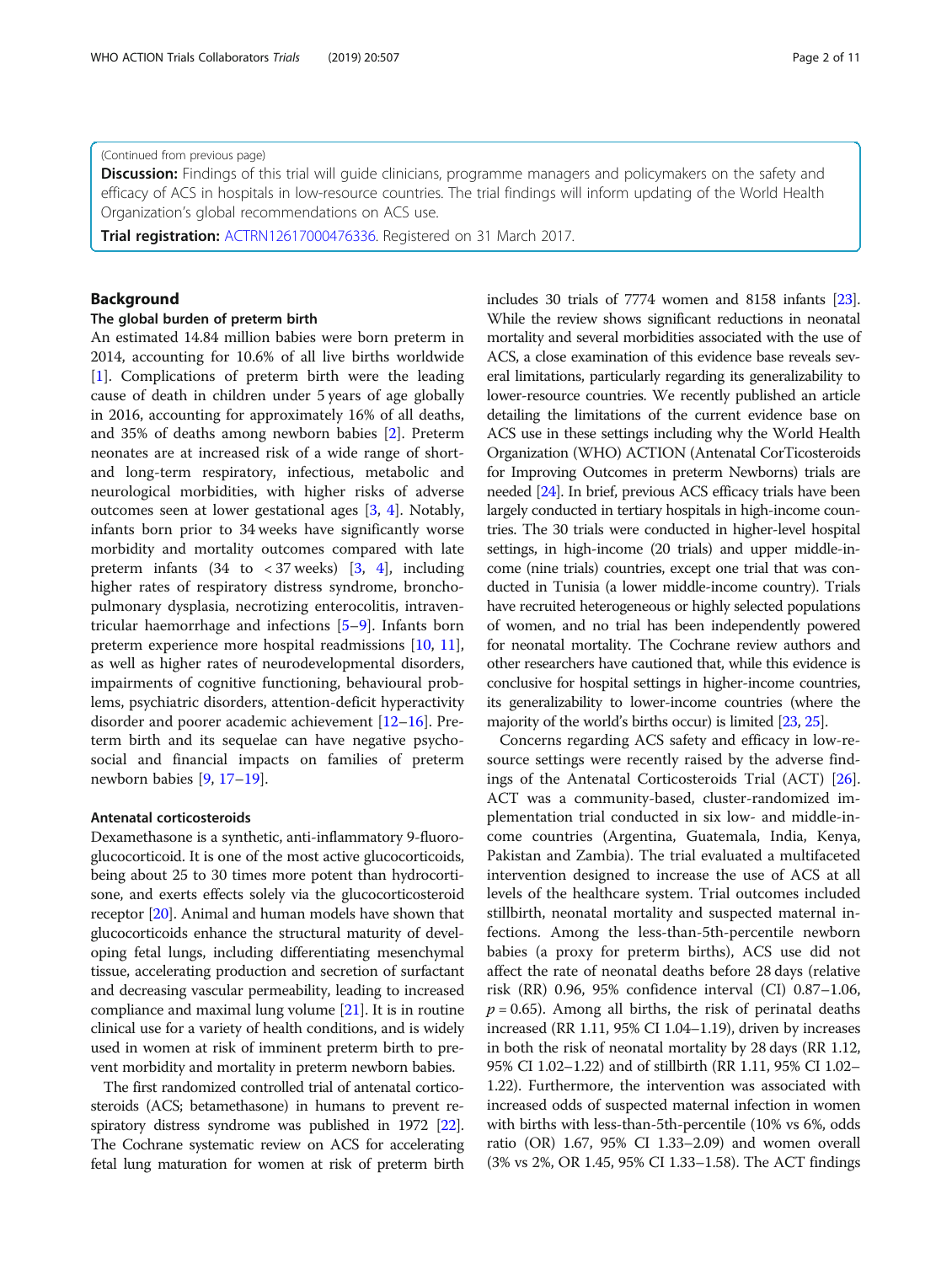have raised concerns that ACS use in peripheral levels of the healthcare system in lower-income countries may confer no benefit and are harmful. However, there is currently no trial evidence to guide clinicians as to whether ACS is efficacious or safe in reasonably equipped hospitals in low-resource countries.

#### WHO recommendations on preterm birth (2015)

WHO currently recommends that ACS be used for women at risk of preterm birth from 24 weeks to 34 weeks gestation when the following five criteria are met [\[27\]](#page-10-0): 1) gestational age assessment can be accurately undertaken; 2) preterm birth is considered imminent; 3) there is no clinical evidence of maternal infection; 4) adequate childbirth care is available (including the capacity to recognize and safely manage preterm labour and birth); and 5) the preterm newborn baby can receive adequate care if needed (including resuscitation, thermal care, feeding support, infection treatment and safe oxygen use).

WHO recommends that either dexamethasone or betamethasone can be used, although it is noted that dexamethasone is more widely available, at lower cost, and currently listed on the WHO Essential Medicines List [[28](#page-10-0)]. The ACS treatment criteria were consensus-based and intended to address concerns regarding ACS safety in resource-limited settings. The recommendation remarks specify that, based on current evidence, ACS should not be routinely administered where these criteria are not met as the risk of neonatal harm may outweigh the benefits if matured babies are exposed to corticosteroid in utero [[29](#page-10-0)]. Both the guideline panel and a subsequent WHO consultation of independent obstetric and neonatal experts identified that further ACS trials are needed in hospitals in lower-income countries to determine whether they can be used safely and efficaciously [[24\]](#page-10-0).

# Methods

# Aims and objectives

The aim of this trial is to determine whether ACS are safe and efficacious for women and newborn babies in hospitals in resource-limited settings when given to women with live fetuses at risk of imminent preterm birth between 26 weeks 0 days and 33 weeks 6 days gestation for the prevention of neonatal death. The primary objectives are to compare the effect of dexamethasone with placebo on stillbirth, neonatal survival and possible maternal bacterial infections when given to women at risk of imminent preterm birth in participating hospitals.

# Hypotheses

We hypothesised that ACS use will result in clinical benefits for the baby without increasing the risk of harm to the mother. Therefore, we will apply a superiority hypothesis for the primary outcomes relating to neonatal death and any baby death, and a noninferiority hypothesis for the outcomes relating to maternal infection.

#### Type of trial

The design is a multi-country, multi-centre, parallel, two-arm, double-blind, placebo-controlled trial of ACS for women at imminent risk of birth in the early preterm period. Women will be individually randomized (in a 1:1 ratio) to dexamethasone or placebo (normal saline). An individual randomization design was chosen as the intervention is at the level of the individual woman. The trial will test the superiority hypotheses regarding baby outcomes, and the noninferiority hypothesis regarding maternal outcomes, to 28 completed days after birth. The trial will be conducted in compliance with the trial protocol and good clinical practice (GCP) standards. This study protocol was developed in accordance with the Standard Protocol Items: Recommendations for Interventional Trials (SPIRIT) guidance [[30](#page-10-0)]. See Additional file [1](#page-8-0) for the SPIRIT checklist.

# Study setting

The trial will be conducted in participating hospitals across six study sites in five countries—Bangladesh, India, Kenya, Nigeria (Ibadan), Nigeria (Ile-Ife) and Pakistan. Participating hospitals were selected through a standard assessment of available interventions and quality of care. The emphasis was on identifying hospitals in lower-income countries where a minimum standard of maternal and newborn baby care for preterm birth can be provided according to the WHO ACS treatment criteria [[29\]](#page-10-0). Specifically, hospitals where adequate childbirth care is available (including the capacity to recognize and safely manage preterm labour and birth), and where preterm newborn babies can receive adequate care if needed (including resuscitation, thermal care, feeding support, infection treatment and safe oxygen use). Hospital selection was also based on adequate preterm birth rate and minimal out-referral (to optimize recruitment and follow-up of trial participants). These hospitals do, however, experience the human resource, referral and health service equipment challenges characteristic of low-resource countries.

#### Participants

The populations of interest are: a) pregnant women (with confirmed live fetuses) from 26 weeks 0 days to 33 weeks 6 days gestation in whom birth is planned or expected within 48 h; and b) their fetuses and newborn babies. The inclusion criteria are: 1) birth planned or expected within  $48 h<sup>1</sup>$ ; 2) gestational age from 26 weeks 0 days to  $33$  weeks  $6$  days<sup>2</sup> informed by ultrasound; 3) women with singleton or multiple pregnancies, where the fetus(es) is(are) alive; 4) women with no clinical signs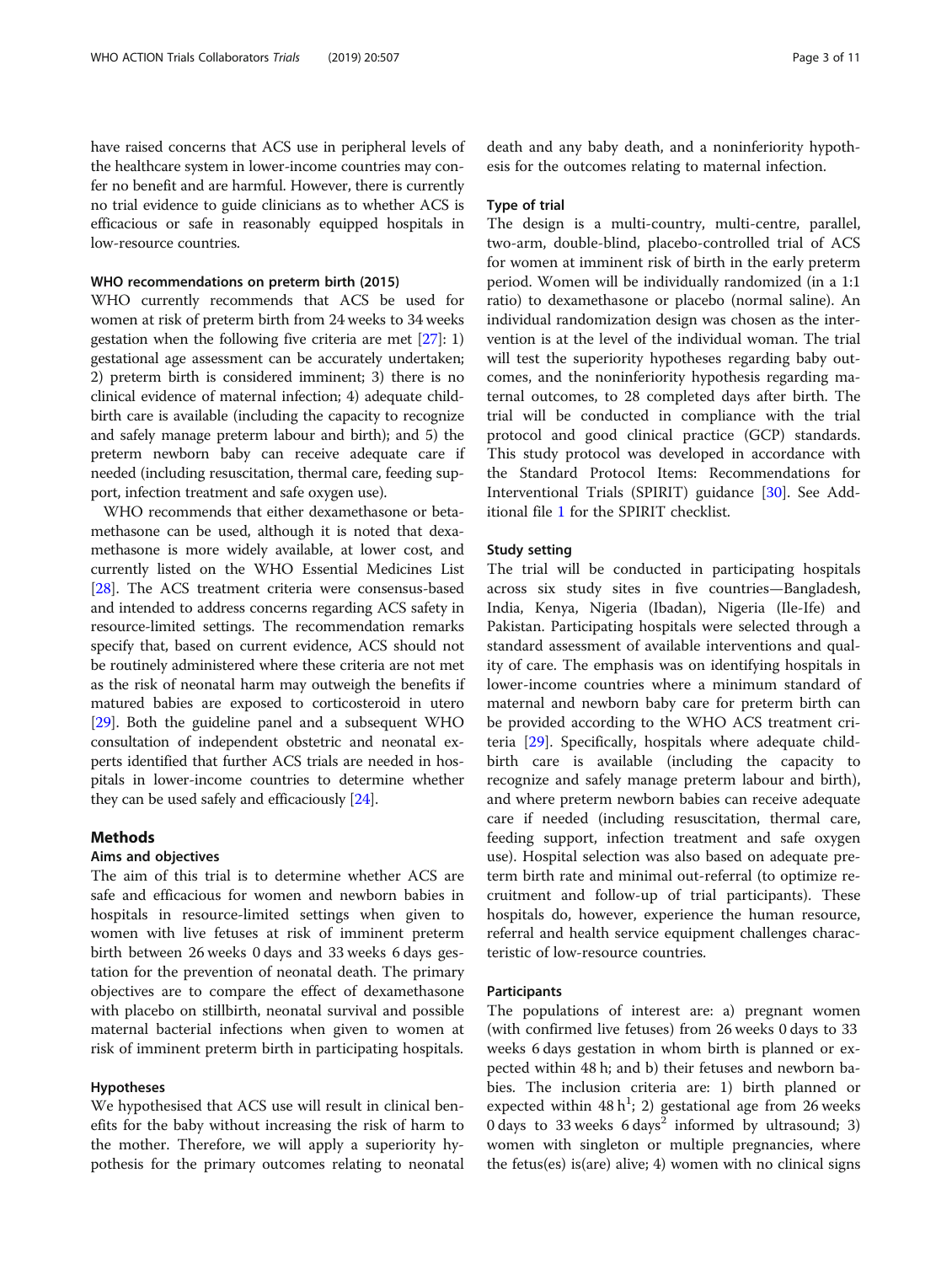of severe infection (as per clinical assessment)<sup>3</sup>; and 5) women willing and able to provide informed consent.

Women with a history of previous preterm birth, hypertensive disorders, a growth-impaired fetus, diabetes or HIV are eligible; comorbid conditions will be managed according to local guidelines.

The exclusion criteria are: 1) intrauterine fetal death; 2) identified major or lethal congenital fetal anomaly; 3) no prior ultrasound-based estimate of gestational age available and immediate ultrasound examination is not possible; 4) any concurrent or recent (within the past 2 weeks) systemic corticosteroid use during the current pregnancy (outside of the trial); 5) currently a participant in another clinical trial related to maternal and neonatal health; and 6) any other clinical indication where the treating clinician considers corticosteroids to be contraindicated.

A subset of participants may not give birth within 7 days of randomization. These women will be reassessed (upon representation to study hospital) for use of a repeat course. A repeat course will be used if 7 completed days have elapsed since the first dose of the first course, birth is planned or expected within the next 48 h, and the woman is still eligible according to the above criteria. In the event a woman with a multiple pregnancy requires a repeat course, the repeat course will be used if at least one fetus is alive.

### Intervention and control

WHO currently recommends that either dexamethasone or betamethasone (total 24 mg in divided doses) can be used for this indication; however, this trial will use dexamethasone on account of its wider availability, lower cost, and listing on the WHO Essential Medicines List. Dexamethasone sodium phosphate for intramuscular injection (4 mg/1 mL) will be used. The trial regimen is in line with WHO recommendations, namely: 1) a single dose of 6 mg intramuscular dexamethasone administered every 12 h, to a total of four doses (time points 0 h, 12 h, 24 h and 36 h) until course completion, discharge or birth (whichever comes first). If the full course is completed, the woman will receive a total of 24 mg in four divided doses; 2) if a woman has not delivered within 7 completed days after the first dose, is reassessed as eligible, and a subsequent clinical assessment demonstrates that birth is planned or expected in the next 48 h, a second course (repeat treatment pack) according to the regimen described above will be administered. The repeat course is an identical regimen to the first course, and is the same as the initial allocation (i.e. women initially randomized to dexamethasone will receive dexamethasone as repeat course and women initially randomized to placebo will receive placebo); and 3) a woman may have a maximum of two full courses only—

no subsequent courses will be used even if delivery does not occur as expected or planned.

The control intervention is an identical placebo of normal saline, administered according to the same regimen.

# **Outcomes**

This trial has three primary outcomes: 1) neonatal death (death of a live birth within 28 completed days of life); 2) any baby death (any death of a fetus (postrandomization) or death of a live birth within 28 completed days of life among all randomized participants); and 3) possible maternal bacterial infection (occurrence of maternal fever or a clinically suspected or confirmed infection for which therapeutic antibiotics were used).

Secondary outcomes include a range of maternal and newborn baby morbidity and mortality outcomes, as well as health service utilization outcomes. All outcomes and operational definitions are provided in Additional file [2](#page-8-0).

### Participant timeline

The participant timeline and follow-up process is summarized in Fig. [1](#page-4-0). Screening, informed consent and randomization will take place in study hospitals. Trial participants are both women and their babies, and will be followed-up from randomization to 28 completed days after birth, regardless of location (hospital or community). Participants will be asked for contact information to facilitate follow-up, and will be advised to return to the study hospital in the event of any adverse outcomes for her or her baby. Scheduled follow-up visits will be conducted around day 7 and day 28 postpartum/ postnatal.

#### Sample size

Sample size is calculated on the basis of the primary outcome of neonatal mortality at 28 completed days. A total of about 5416 women are needed to detect a reduction of 15% or more from 25% deaths to 21.3% among neonates from women who were administered ACS at < 34 weeks in a two-sided 5% significant test with 90% power. With 10% loss to follow-up, about 6018 women will need to be recruited.

Sample size has also been determined separately for the maternal infection primary outcome as a noninferiority hypothesis is required. A noninferiority hypothesis considers that the intervention is no worse than the comparator by more than a prespecified minimum difference (Δ). The prevalence of possible maternal bacterial infection for this trial is estimated at 10%, based on an assessment of rates of maternal infection-related outcomes in previous ACS efficacy trials [[23\]](#page-10-0). The critical margin of noninferiority selected for this outcome is 2.5%, which represents a 25% difference from the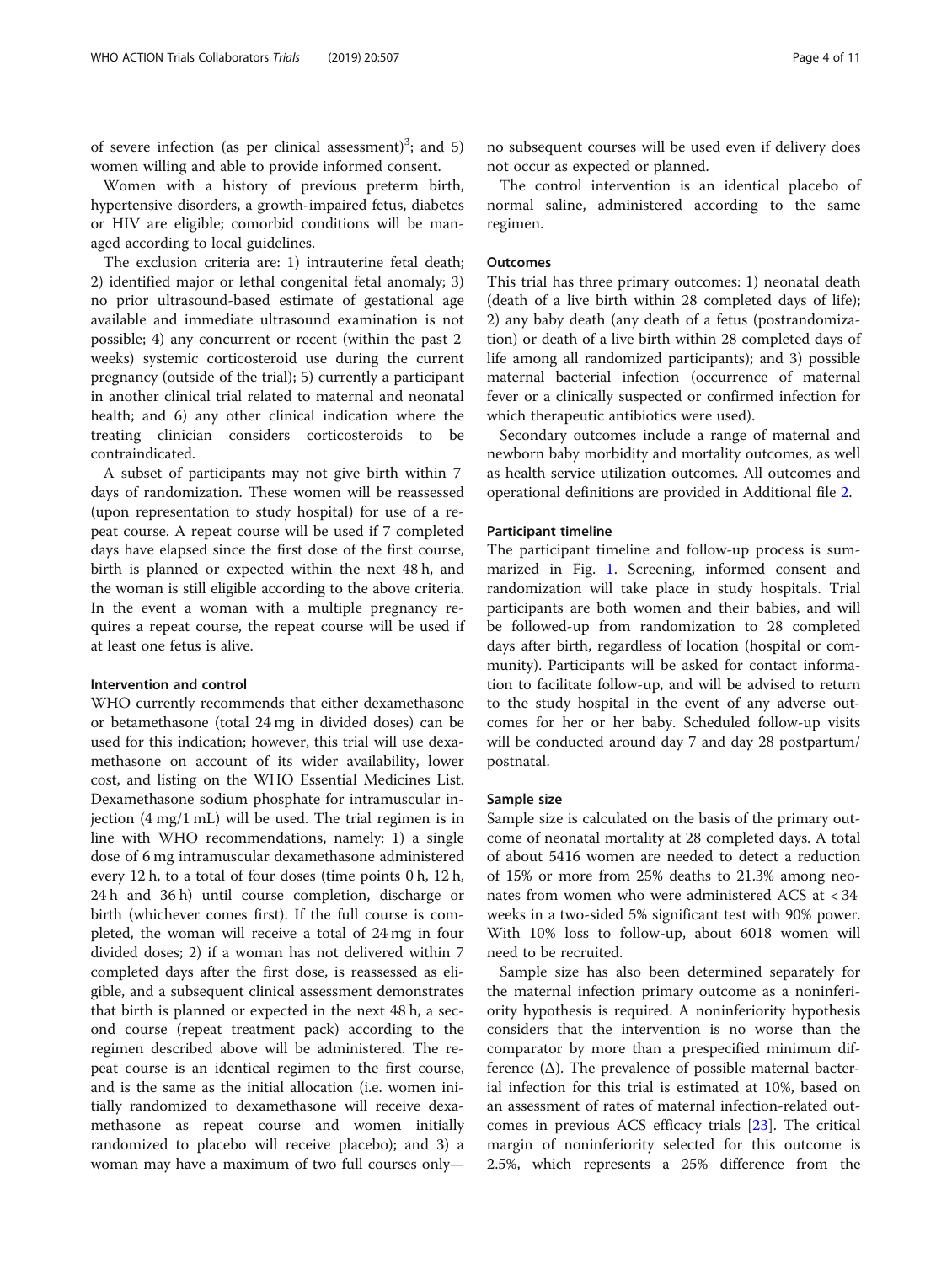<span id="page-4-0"></span>

| Procedure                                                                                  | Screening    | Trial                     | Data collection <sup>1</sup> |                           |                                                      |                      |                      |
|--------------------------------------------------------------------------------------------|--------------|---------------------------|------------------------------|---------------------------|------------------------------------------------------|----------------------|----------------------|
|                                                                                            |              | entry                     | Randomization                | <b>Birth to</b>           | Post-                                                | Day 7                | Day 28               |
|                                                                                            |              |                           | to birth <sup>2</sup>        | discharge <sup>3</sup>    | discharge re-<br>admissions<br>(if any) <sup>4</sup> | of life <sup>5</sup> | of life <sup>5</sup> |
| Enrolment:                                                                                 |              |                           |                              |                           |                                                      |                      |                      |
| Screening for<br>eligibility                                                               | $\times$     |                           |                              |                           |                                                      |                      |                      |
| Informed consent                                                                           | $\mathsf{x}$ |                           |                              |                           |                                                      |                      |                      |
| Randomization                                                                              |              | X                         |                              |                           |                                                      |                      |                      |
| Interventions: <sup>6</sup>                                                                |              |                           |                              |                           |                                                      |                      |                      |
| Dexamethasone (IM<br>regimen)                                                              |              | $\mathsf{x}$              |                              |                           |                                                      |                      |                      |
| Placebo (IM<br>regimen)                                                                    |              | $\boldsymbol{\mathsf{X}}$ |                              |                           |                                                      |                      |                      |
| Assessments:                                                                               |              |                           |                              |                           |                                                      |                      |                      |
| Baseline variables<br>(demographic,<br>medical, obstetric<br>characteristics) <sup>7</sup> |              | $\times$                  |                              |                           |                                                      |                      |                      |
| Outcome variables <sup>8</sup>                                                             |              |                           | $\times$                     | $\boldsymbol{\mathsf{x}}$ | X                                                    | $\times$             | X                    |

Fig. 1 SPIRIT figure for the Antenatal Corticosteroids for Improving Outcomes in preterm Newborns (ACTION)-I trial. <sup>1</sup> Data will be collected from randomized women from time of randomization to day 28 postpartum. Data will be collected on all newborn babies (single or multiple) from time of birth to day 28 postnatal or death.<sup>2</sup> Data will be collected from time of randomization. Some randomized women may be discharged without giving birth; however, data collection continues when they are readmitted later in the pregnancy for birth.<sup>3</sup> Data will be collected for women and newborn babies during admission until discharge. If the length of admission exceeds 28 days, data will be collected to 28 completed days only. <sup>4</sup> Women or newborn babies who experience a readmission to hospital during the follow-up period (postdischarge from hospital following birth) will have data collected. <sup>5</sup> Day 7 and day 28 follow-up visits will be performed, regardless of location (hospital or community). <sup>6</sup> The regimen is described in the study protocol. A full course (four doses) takes a total of 36 h to administer. In the event that a randomized woman does not give birth within 7 days, she may be eligible for a repeat course (four doses). <sup>7</sup> Baseline variables are collected after the first dose has been administered. Baseline variables include: age, education, marital status, gravidity, parity, maternal history of preterm birth, weight, height, mid-upper arm circumference, medical conditions (chronic hypertension, diabetes mellitus, HIV/AIDS, tuberculosis, pyelonephritis, anaemia, malaria), obstetric conditions (gestational diabetes, preterm prelabour rupture of membranes, pre-eclampsia or eclampsia, gestational hypertension, oligohydramnios, polyhydramnios, intrauterine growth restriction (known or suspected), macrosomia, abruptio placentae, placenta praevia, other obstetric haemorrhage), gestational, use of tocolysis, symptoms of imminent preterm birth. <sup>8</sup> All outcome variables are described in Additional file [2](#page-8-0). IM intramuscular

baseline prevalence (10%) and is regarded as clinically relevant. Hence, under a noninferiority hypothesis a total sample size of 5024 women are needed (including 10% loss to follow-up) to demonstrate noninferiority within the 2.5% margin for the maternal infection outcome, assuming equal prevalence of 10% in the two arms, with a power of 80% and a significance level of 2.5%. It is important to note the relative importance of the three primary outcomes. If noninferiority of dexamethasone with respect to placebo is not demonstrated for possible maternal infection, this will need to be weighed against the effects (potential benefit) seen for the other two primary outcomes, which may be considered as having greater clinical significance.

### Screening, consent and recruitment to the trial

Women will be first routinely evaluated on arrival at participating hospitals by obstetric care providers presenting to the antenatal ward or labour ward admission area (or other similar clinical areas). In those women with clinical features or indications suggestive of imminent preterm birth, study staff (including research or clinical staff trained in study procedures) will conduct

formal screening using a standardized screening form. Women may be referred for an ultrasound for gestational age assessment as part of this screening process (if an obstetric ultrasound of reasonable quality for gestational age estimation has not been performed previously during the current pregnancy). Women who are experiencing labour symptoms will only be approached for screening if their vital signs are normal, and they are not unduly stressed (signs indicating stress include tachycardia and tachypnea, as well as presenting in general state of distress). If women are unable to complete the full screening and informed consent process (due to pain, obstetric complications or other reasons) they will not be recruited. Each centre will screen and recruit potential participants until the per-centre sample size is achieved.

For women meeting the eligibility criteria, an informed consent process will be conducted (Additional file [3](#page-8-0)). All women will receive information about the trial in their language of choice via an information sheet. Participants will be given time to reflect on the information and given an opportunity to ask questions. If willing to participate, the informed consent form will be signed by the participant and study staff. For minors, informed assent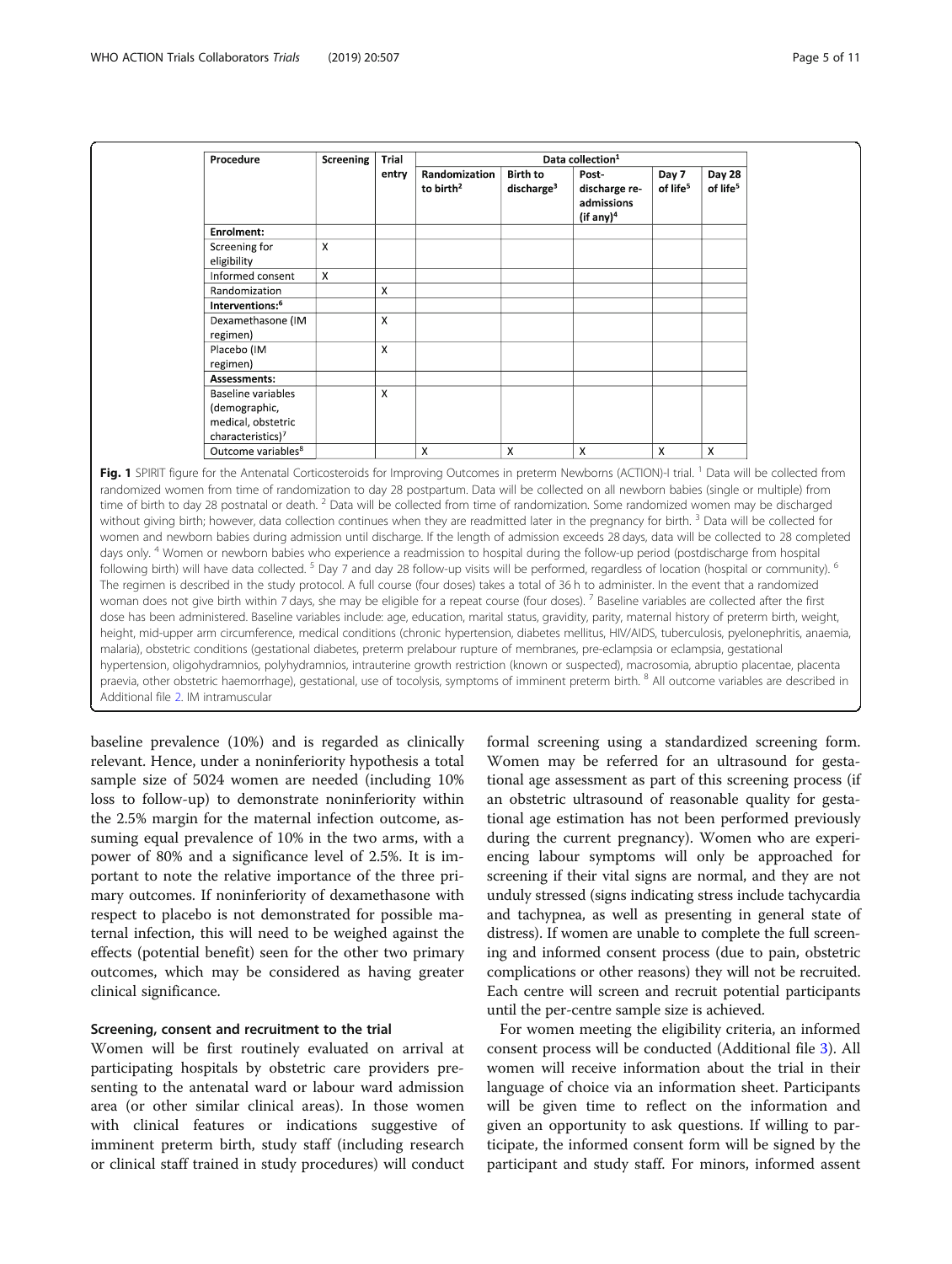and parental consent forms may be used (in accordance with local Institutional Review Board (IRB) guidance). Participants will be free to withdraw from the trial at any stage without loss of benefits. Women who do not wish to participate are free to say so, and will receive the same level of care they would normally receive. If a woman is nonliterate, an impartial witness will be present during the entire informed consent reading and discussion, and will also sign the form. The contact information of the investigators will be made available to participants in the event that they require further information or assistance. There will be no payment for participation; however, some sites will offer reimbursement for transport costs incurred during follow-up visits. Clinicians in participating hospitals will be informed about the trial. Enrolled participants will be asked to complete a contact information form to facilitate follow-up, and will be provided with a trial card. Research teams will use short message service (SMS) reminders to advise participants of forthcoming appointments.

# Allocation, sequence generation, concealment and blinding

In this trial, site-stratified individual randomization will be generated centrally at WHO Headquarters. Participants will be randomly assigned to either control or experimental groups (allocation ratio of 1:1) as per a computer-generated randomization sequence in permuted blocks. All sites will receive identical treatment packs containing sufficient ampoules of dexamethasone or placebo for two full courses (in the event both initial and repeat treatments are needed) according to the randomization sequence, assembled consecutively in special dispensers (see Fig. 2). The assignment schedule will be stored at WHO.

Once eligibility is confirmed and consent obtained, trained study staff will randomize a woman by taking the next numbered treatment pack from the dispenser (which is designed to ensure packs are taken sequentially) (Fig. 2). A study pack contains sufficient ampoules for two full courses (in the event that both initial and repeat treatment are needed). The unique participant number is on the study pack (as a detachable sticker). Those women who complete the first course and have not given birth by 7 days will be reassessed for eligibility for a repeat course (which is the same as the initial allocation). Participants, care providers, study staff and outcome assessors will be blinded to the group allocation. Sealed code-break envelopes that contain each participant's treatment allocation will be securely stored at the site for emergency unblinding only in the rare event that emergency unblinding is needed. All emergency code-break envelopes will be returned to WHO at the end of the trial.

# Data collection and management

Outcomes of interest are clinical and health service utilization outcomes. Data will be collected on standard paper forms, according to the trial Manual of Operations. Designated forms are available (if required) for adverse events, serious adverse events, protocol deviations or protocol violations. Data forms will also collect information on how many injections have been administered. Collected data will then be double-entered (at hospital or site level) into a web-based, GCP-compliant data management platform (Kamolo, Centro Rosarino Estudios Perinatales (CREP), Argentina), overseen by the site data managers. All data will be managed centrally by a trial data management team (CREP, Rosario, Argentina, and WHO, Geneva, Switzerland). A validation system has been built into the data management system to ensure consistency, accuracy and completeness of the data collected.

All study-related information will be stored securely at the study site. All participant information will be stored in locked file cabinets in secure rooms accessible only by designated study staff. All records that contain names or other personal identifiers will be stored separately from study records identified by participant number. All local databases will be secured with password protection. Participants'



Fig. 2 Study boxes and dispensers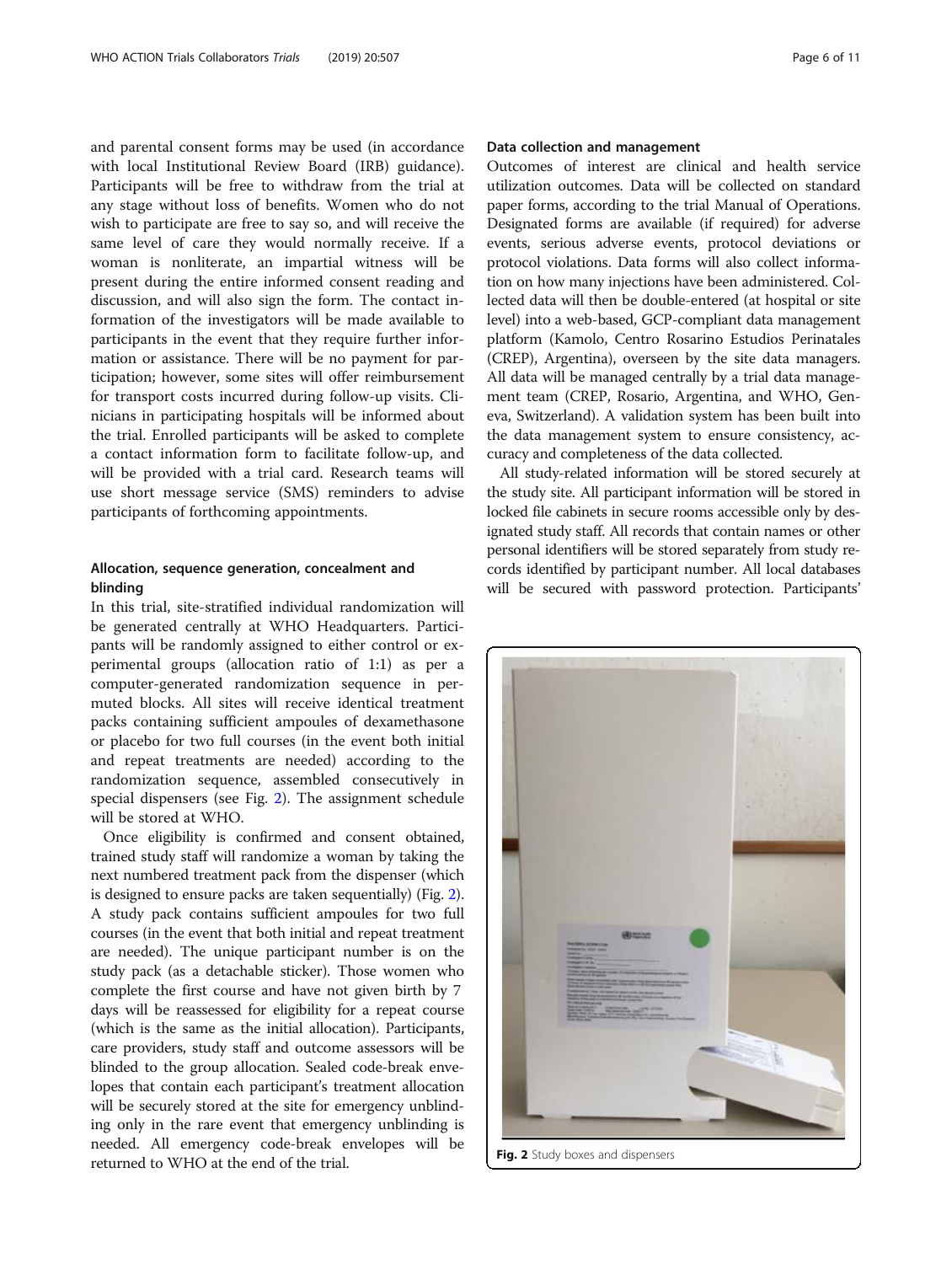study information will not be released outside of the study without the written permission of the participant.

#### Statistical methods and analysis

The study statistician will be responsible for overseeing data management, as well as development of the statistical analysis plan and execution of the preplanned analyses (and any subsequent secondary analyses). The first version of the statistical analysis plan including dummy tables was finalized before recruitment began. The final statistical analysis plan will be agreed by the investigator group prior to completion of the trial and unblinding of participants.

For women, the intention-to-treat (ITT) population will be defined as all randomized women according to treatment assignment, regardless of compliance, excluding those withdrawing consent after randomization. However, if consent withdrawal is only for continuing to participate in the study, but not for using the data, then collected data for these participants will be included in the analysis. The per-protocol (PP) population will be all women in the ITT population excluding those with protocol violations that might affect the primary outcomes. For babies, similar populations will be defined according to their mothers.

The main analysis will be based on the ITT population, analysing all participants with outcome data available. Analysis of primary outcomes will be corrected for multiplicity (i.e. multiple primary outcomes). The primary outcomes of any baby death and maternal severe infection pertain to the ITT populations of babies and women, respectively. The primary outcome of neonatal mortality pertains to liveborn neonates only, within the ITT population of babies. We also plan to conduct a secondary PP analysis using the PP population defined above. The main population for the analysis of secondary outcomes will also be the ITT population. This analysis will also be corrected for multiplicity.

Baseline characteristics will be compared between groups to detect imbalances in prognostic variables that could bias the results. However, given the large sample size for the trial, randomization is likely to prevent any such imbalance. Numbers and baseline characteristics of women lost to follow-up will also be compared between study groups to detect any imbalances. Most study outcomes are binary variables, for which the number of participants, number of missing values and percentages by group will be reported. The intervention arm will be compared against the control arm for the primary outcomes using risk ratios with 95% CIs. Risk differences and two-sided  $p$  values will also be reported. The statistical technique used to conduct tests and obtain confidence intervals will be a logistic model with a binomial distribution and the log link to obtain relative risks. The identity link will be used to obtain risk differences. The stratifying variable of study hospital will be included in the model.

For continuous variables, the number of participants, the number of missing values, minima, maxima, means and standard deviations or medians, quartiles and interquartile range (IQR) by group will be reported as appropriate. The intervention arm will be compared against the control arm using mean differences and 95% CIs. The statistical technique used to conduct tests and obtain confidence intervals for this type of variable will be a general linear model with an appropriate distribution and including centre in the model as a stratifying variable.

Planned stratified analyses include by subgroups of type of preterm birth (planned preterm birth versus other), gestational age at randomization, gestational age at first dose, multiple and singleton pregnancy, study site/country, hospital capacity level, interval from time of randomization to birth, mode of delivery, and use of tocolytics. All models will be fitted using SAS Software version 9.3 (SAS Institute Inc., Cary, NC, USA). A separate model will be fitted for each primary outcome. Results will be reported according to Consolidated Standards of Reporting Trials (CONSORT) guidelines [[31\]](#page-10-0).

#### Trial monitoring

Monitoring activities will be conducted overall, per site and per hospital. WHO has prepared standard operating procedures for all monitoring activities. In-person monitoring visits to participating hospitals will be conducted by country investigators, WHO staff and external, independent clinical trial monitors. These visits will verify that the trial is being conducted according to the study protocol and manual of operations, including screening and informed consent procedures, storage and use of study intervention (i.e. ampoules remaining for each participant), data collection and management, and handling of any adverse events. The frequency and intensity of monitoring will reflect the rate of recruitment and site performance. In the event that any serious or urgent issues are identified, additional monitoring visits or checks will be implemented. The data management team will review per-hospital and per-site rates of recruitment, adverse events and serious adverse events, and other key progress indicators on a monthly basis.

A Data and Safety Monitoring Board (DSMB) has been appointed. The DSMB is made up of five members, including an independent Chair (maternal and newborn baby health epidemiologist), a statistician, and three technical experts (obstetrics/gynaecology, neonatology, bioethics) familiar with the intervention, maternal and newborn baby health care, and clinical trial methodology, with no important conflicts of interest. The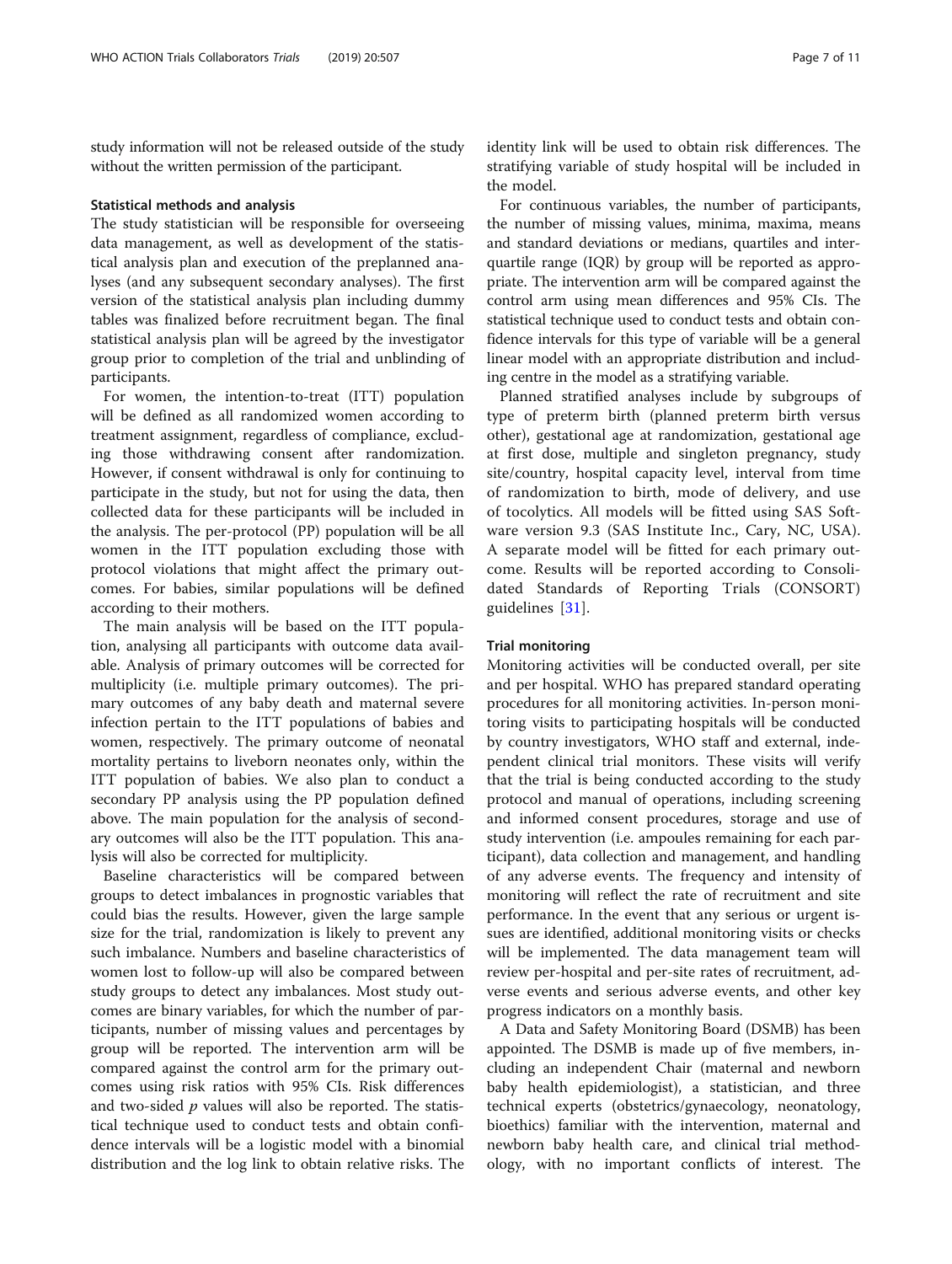DSMB will convene at least annually to review trial progress, as well as review findings of interim analyses (see below). The rates of preselected specific adverse outcomes of interest to the trial (safety outcomes) will be aggregated across treatment groups and reported to the DSMB on a monthly basis. A DSMB member's review of unexpected adverse events on an 'as-needed' basis may be sought.

#### Interim analyses and stopping rules

Three interim analyses are planned, based on potential relative reductions of 40%, 30% and 20% at the three time points, with evidence reaching the  $0.001$  *p* value as required for recommending early stopping according to the Haybittle-Peto rule (see below). Assuming a baseline outcome rate of 25%, these three interim analyses correspond with intervention group outcome rates of 15%, 17.5% and 20%. Allowing for 10% drop-out, the corresponding sample sizes are 816, 1491 and 3447; it was agreed that target sample sizes of 800, 1500 and 3500 for the three planned interim analyses will be used. These correspond to recruitment of 13%, 25% and 58% of the total sample size. Blinded interim analyses will be reviewed by the DSMB. The unblinded interim analyses will also be available to the DSMB statistician, in the event the DSMB decides to review unblinded interim analysis findings. The DMSB may request additional interim analyses, or reschedule interim analyses as needed.

The Haybittle-Peto stopping rule will be applied on the primary outcomes of neonatal death and any baby death. Using this rule, a two-sided test of hypothesis to assess superiority of one of the groups (intervention or placebo) will be conducted. If the result is significant at  $\alpha = 0.001$ , the DSMB will consider recommending stopping the trial for superiority of one of the groups. Any recommendation to stop the trial after the results of an interim analysis will not be guided only by statistical considerations, but also by practical issues (adverse events, ease of treatment administration, unanticipated costs), as well as clinical considerations or external new information. The Trial Coordinating Unit (TCU) will be ultimately responsible for early stopping of the trial upon DSMB recommendations.

#### **Training**

Prior to commencement of recruitment, study site research teams complete an in-person training workshop on study procedures, according to a standardized study manual of operations. This workshop emphasizes GCP standards, the need for accurate and thorough data reporting and vigilance in identifying, detecting and reporting any possible adverse events, safety concerns or protocol deviations. Country and hospital investigators will maintain a valid GCP certificate throughout the trial. Standardized training for relevant staff will also be conducted at study sites to optimize use of obstetric ultrasound for gestational age estimation, use of transcranial ultrasound for assessment of neonatal intraventricular haemorrhage, and essential care of preterm newborn babies.

# Trial oversight

The TCU comprises staff from two WHO departments (maternal and newborn babies) and the trial statistician. The principal investigators are experienced maternal and neonatal health researchers from participating sites. The trial steering group (TSG) is composed of the TCU, the principal investigators, a group of external technical advisors and an independent Chair. Members of the TSG do not have important conflicts of interest. Any major changes to the study protocol will be decided by the TSG, and communicated to the relevant ethical committees and trial registry.

#### Ethical considerations

The trial protocol was reviewed and approved by the WHO Ethics Review Committee (ERC.0002851). All participating sites received ethics approval from the relevant IRBs (see Additional file [4\)](#page-8-0), as well as the relevant national regulatory authorities. Annual reports on study progress will be provided to these committees. Informed consent will be obtained from all study participants prior to their participation by study staff. An international clinical trial insurance provider has been engaged to provide indemnity insurance for trial participants.

# **Discussion**

Preterm birth is an important global public health issue, affecting an estimated 15 million live births worldwide each year [[1\]](#page-9-0). The safety and efficacy concerns surrounding use of ACS in hospitals in low- and middle-income countries have arrested efforts to scale-up the use of ACS in these settings.

This trial will address key knowledge gaps around efficacy and safety of ACS in low-resource countries, and strengthen the overall evidence base on the efficacy of ACS by doubling the number of participants in the Cochrane review on this topic [\[23\]](#page-10-0).

This trial has several strengths. It will recruit participants across five low-resource countries in sub-Saharan Africa and south Asia and is powered for critical mortality outcomes of the baby and possible effects on infectious morbidity in women. No previous trial has been independently powered for neonatal mortality, and trials have generally not followed participants into the community to assess impacts on neonatal mortality to 28 days of life. The ACTION-I trial will use standard definitions of maternal and newborn baby outcomes to 28 completed days after birth, and standard collection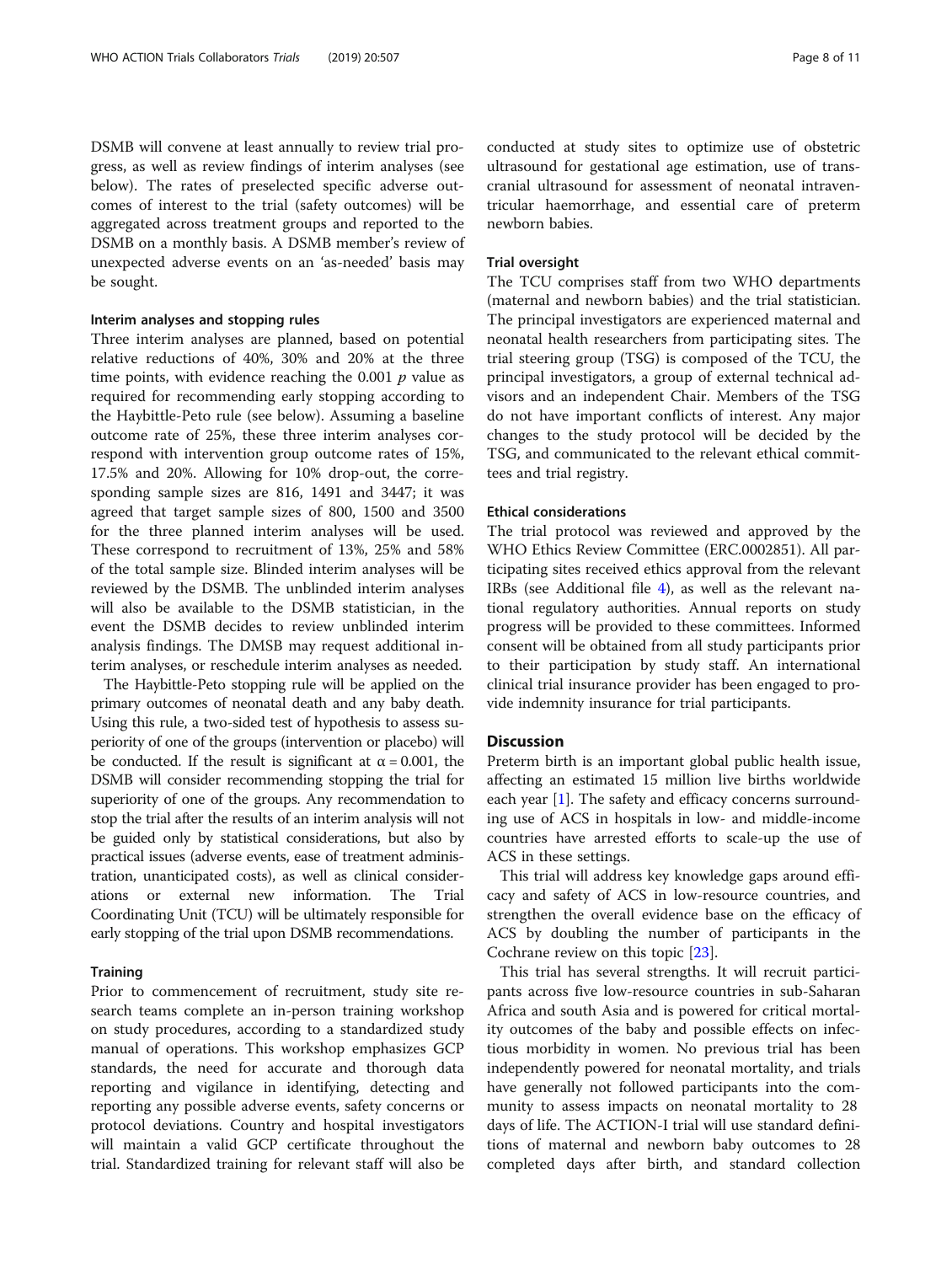<span id="page-8-0"></span>procedures to measure these outcomes. The eligibility criteria are not overly selective, ensuring that results will generalize to women at risk of imminent preterm birth. The hospitals have been carefully selected to reflect the minimum requirements for maternal care of women at risk of imminent preterm birth, as well as adequate care of preterm newborn babies. It is thus anticipated that the findings will be generalizable to other, similar hospitals in low- to middle-income countries.

Results of this trial will be published in a peer-reviewed, open-access journal by the WHO ACTION Trials Collaboration. The trial will also inform the update of the evidence base supporting WHO recommendations on ACS use, national and local clinical guidelines, and policies on ACS use. Currently corticosteroids are widely available, and dexamethasone sodium phosphate (4 mg/mL) is already listed on the WHO Model Essential Medicines List for use in preterm birth [\[28\]](#page-10-0). Hence, we anticipate that if this trial demonstrates efficacy, access to ACS should not face the challenges of a new drug or formulation.

# Trial status

Version 1.10 (6 February 2018) commenced recruiting 24 December 2017. The expected date to complete recruitment is October 2020.

# **Endnotes**

<sup>1</sup>"Birth planned or expected within 48 h" is considered as imminent preterm birth, and includes: a) a woman presents with signs of spontaneous preterm labour, and the obstetric care physician assesses the likelihood of birth in the next 48 h to be high; or b) spontaneous prelabour rupture of membranes (PPROM) is confirmed; or c) a decision has been made to end pregnancy within 48 hours to improve maternal and/or neonatal outcomes through labour induction or caesarean section on the basis of any medical or obstetric (fetal and maternal) indications. <sup>2</sup>

<sup>2</sup>WHO currently recommends that women should receive an ultrasound during pregnancy prior to 24 weeks. In order to be eligible, the gestational age assessment must be informed by an antenatal obstetric ultrasound. Participating hospitals all have obstetric ultrasound available, and will determine gestational age based on a standard algorithm. <sup>3</sup>

<sup>3</sup>Women are only eligible if there are no clinical signs of severe, acute infection as per an assessment by an obstetric care physician. Clinical or laboratory features of severe infection could include (but are not limited to) maternal fever  $\geq 38.0$  °C, maternal and/or fetal tachycardia, purulent or foul smelling vaginal discharge, uterine tenderness, maternal leucocytosis and/or bacterial culture indicative of infection.

# Additional files

[Additional file 1:](https://doi.org/10.1186/s13063-019-3488-z) SPIRIT 2013 checklist: recommended items to address in a clinical trial protocol and related documents. (DOC 126 kb)

[Additional file 2:](https://doi.org/10.1186/s13063-019-3488-z) ACTION-I trial: primary and secondary outcomes. (DOCX 21 kb)

[Additional file 3:](https://doi.org/10.1186/s13063-019-3488-z) ACTION I trial informed consent form, v1.2, 7 February 2017. (PDF 199 kb)

[Additional file 4:](https://doi.org/10.1186/s13063-019-3488-z) List of Institutional Review Boards who have approved the ACTION-I trial. (DOCX 18 kb)

#### Abbreviations

ACS: Antenatal corticosteroids; ACT: Antenatal Corticosteroids Trial; ACTION: Antenatal Corticosteroids for Improving Outcomes in preterm Newborns; DSMB: Data and Safety Monitoring Board; GCP: Good clinical practice; IQR: Interquartile range; IRB: Institutional Review Board; ITT: Intention-to-treat; PP: Per-protocol; SMS: Short message service; SPIRIT: Standard Protocol Items: Recommendations for Interventional Trials; TCU: Trial Coordinating Unit; TSG: Trial Steering Group; WHO: World Health **Organization** 

#### Acknowledgements

WHO gratefully acknowledges the contribution of the participants at the WHO technical consultation on the justification for a multi-country randomized trial of antenatal corticosteroids for women at risk of imminent preterm birth, held in Geneva, Switzerland on 12–13 November 2015: Ebunoluwa A. Adejuyigbe, Fernando Althabe, Shabina Ariff, Adejumoke Idowu Ayede, Abdullah H. Baqui, Anthony Costello, Davy M. Chikamata, Saleha Begum Chowdhury, Caroline Crowther, Bukola Fawole, Luz Gibbons, Alan H. Jobe, Monica Lulu Kapasa, John Kinuthia, Alka Kriplani, Oluwafemi Kuti, James Neilson, Janna Patterson, Gilda Piaggio,Rahat Qureshi, Zahida Qureshi, Mari Jeeva Sankar, Mohammod Shahidullah, Jeffrey S.A. Stringer and Khalid Yunis. The WHO ACTION Trial Collaborators:

• Trial Co-ordinating Unit: Rajiv Bahl, A. Metin Gülmezoglu, My Huong Nguyen, Olufemi T. Oladapo, Gilda Piaggio, Joshua P. Vogel • Country Principal Investigators: Abdullah H. Baqui (Bangladesh), Saleha Begum Chowdhury (Bangladesh), Mohammod Shahidullah (Bangladesh), Shivaprasad Goudar (India), Sangappa M. Dhaded (India), Ashalata A. Mallapur (India), Shailaja Bidri (India), Sujata Misra (India), John Kinuthia (Kenya), Zahida Qureshi (Kenya), Frederick Were (Kenya), Adejumoke Idowu Ayede (Ibadan, Nigeria), Bukola Fawole (Ibadan, Nigeria), Olubukola A. Adesina (Ibadan, Nigeria), Ebunoluwa A. Adejuyigbe (Ile-Ife, Nigeria), Oluwafemi Kuti (Ile-Ife, Nigeria), Shabina Ariff (Pakistan), Lumaan Sheikh (Pakistan) and Sajid Soofi (Pakistan)

• Technical Advisory Group: James Neilson (United Kingdom, Chair), Fernando Althabe (Argentina), Harish Chellani (India), Elizabeth Molyneux (United Kingdom), Kidza Mugerwa (Uganda) and Khalid Yunis (Lebanon) • Data Management Team: Liana Campodonico (Argentina) Guillermo Carroli (Argentina), Hugo Gamerro (Argentina), Daniel Giordano (Argentina) and My Huong Nguyen (Switzerland)

• Programme Officer, Bill and Melinda Gates Foundation: Janna Patterson • Bangladesh site:

◦ Johns Hopkins Bloomberg School of Public Health, Baltimore, USA: Abdullah H. Baqui, Rasheda Khanam, Meagan Harrison

◦ Bangabandhu Sheikh Mujib Medical University, Shahbag, Dhaka, Bangladesh: Mohammod Shahidullah, Saleha Begum Chowdhury, Mohammad Abdul Mannan, Begum Nasrin

◦ Johns Hopkins University—Bangladesh, Banani, Dhaka, Bangladesh: Salahuddin Ahmed, Nazma Begum and Saima Sultana

◦ Centre for Woman and Child Health, Ashulia, Savar, Dhaka, Bangladesh: Soofia Khatoon and Anjuman Ara

◦ Sylhet M.A.G. Osmani Medical College Hospital, Sylhet, Bangladesh: Murshed Ahmed Chowdhury, Probhat Ranjan Dey and Dilip Kumar Bhowmik

◦ Jalalabad Ragib-Rabeya Medical College Hospital, Sylhet, Bangladesh: Md. Abdus Sabur and Mohammad Tarek Azad

◦ Enam Medical College and Hospital, Savar, Dhaka, Bangladesh: Gulshan Ara, Shaheen Akter and Sumia Bari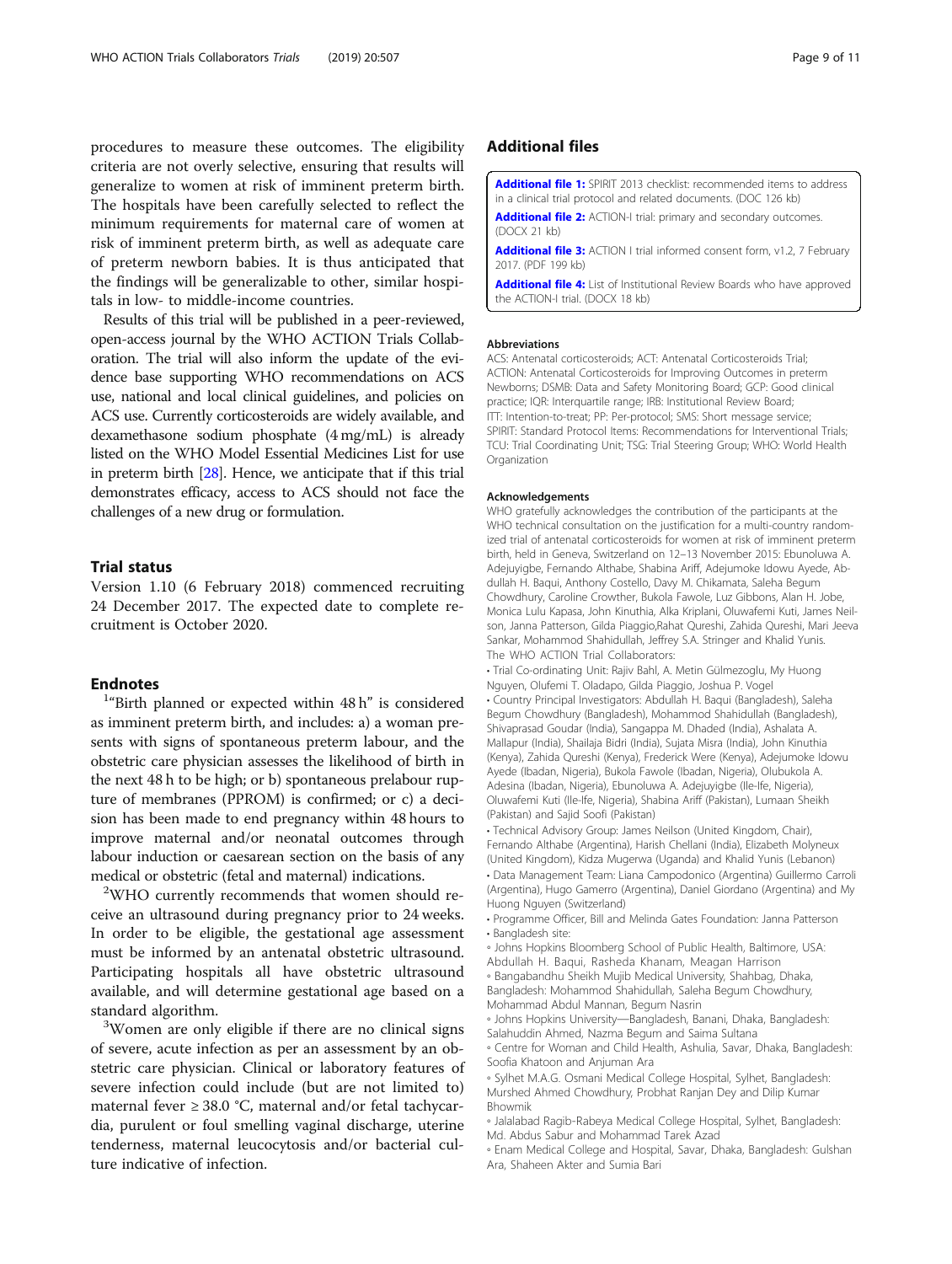<span id="page-9-0"></span>◦ Institute of Child and Maternal Health, Matuail, Dhaka, Bangladesh: Md Mojibur Rahman and Farida Yasmin

◦ Sylhet Women's Medical College Hospital, Sylhet, Bangladesh: M.A. Matin and Shahana Ferdous Choudhury • India site:

◦ JN Medical College, Belagavi, India: Shivaprasad S. Goudar, Sangappa M. Dhaded, Mrityunjay C. Metgud, Yeshita V. Pujar, Manjunath S.

Somannavar, Sunil S. Vernekar, Veena Herekar, Vishwanath L. Machakanur and Shruti S Andola.

◦ SN Medical College, Bagalkot, India: Ashalata A. Mallapur, Geetanjali M. Katageri, Sumangala Math, Bhuvaneshwari C. Yelamali, Ramesh Pol and Umesh Ramdurg.

◦ Shri BM Patil Medical College, Bijapur, India: Shailaja R. Bidri, Sangamesh Mathpati, Preeti Patil, Bhavana B. Lakhkar, M.M. Patil and Muttu R. Gudadinni

◦ Srirama Chandra Bhanja Medical College, Cuttack, India: Sujata S. Misra, Maya Padhi, Leena B. Das, Lucy Das, Saumya S. Nanda, Madhusmita J. Pradhan, Girija Shankar G. Mohanty, Rasmita S. Nayak and Bipsha S. Singh

• Kenya site: ◦ University of Nairobi, Nairobi, Kenya: Zahida Qureshi, Fredrick Were,

Alfred Osoti, George Gwako and Ahmed Laving ◦ Kenyatta National Hospital, Nairobi, Kenya: John Kinuthia

◦ Coast Provincial General Hospital, Mombasa, Kenya: Hafsa Mohamed, Faiza Nassir and Nayarit Mohamed

◦ Nakuru Level 5 Hospital, Nakuru, Kenya: Adelaide Barassa, Joachim Ogindo and Bernard Gwer

◦ Kiambu level 5 Hospital, Kiambu, Kenya: Waweru Salome and Grace Ochieng

◦ Thika level 5 Hospital, Thika, Kenya: Njoroge John Githua and Bernadine Lusweti

• Nigeria (Ibadan) site:

◦ University College Hospital, Ibadan, Nigeria: Bukola Fawole, Adejumoke Idowu Ayede, Michael Abiola Okunlola, Olubukola A. Adesina, Adegoke Gbadegesin Falade, Oluwakemi Funmilola Ashubu and Olubunmi Busari

◦ Kubwa General Hospital, Abuja, Nigeria: Wilfred Sanni, Aloysius Ebedi, Ejinkeonye I. Kate and Odiah Violet

◦ Nyanya General Hospital, Abuja, Nigeria: Hadiza Abdulaziz Idris, Fatima Ali Sallau, Okoli Chinyere Viola and Ekwem Lilian Osaretin

◦ State Specialist Hospital, Akure, Nigeria: Theresa Azonima Irinyenikan and Omolayo Adebukola Olubosede

◦ Lagos Island Maternity Hospital, Lagos, Nigeria: Olufemi M. Omololu, Olugbenga Runsewe and Zainab Imam

◦ Mother and Child Hospital, Akure, Nigeria: Adesina Lawrence Akintan, Olorunfemi Oludele Owa, Olabanke Rosena Oluwafemi and Ireti Patricia Eniowo,

◦ Lagos State University Teaching Hospital, Ikeja, Lagos, Nigeria:

Adetokunbo Fabamwo and Elizabeth Disu

• Nigeria (Ile-Ife) site:

◦ Department of Obstetrics, Gynaecology and Perinatology, Obafemi Awolowo University, Ile-Ife, Nigeria: Oluwafemi Kuti, Ibraheem Olayemi

Awowole, Adebanjo Babalola Adeyemi and Akintunde Olusegun Fehintola ◦ Department of Paediatrics and Child Health, Obafemi Awolowo

University, Ile-Ife, Nigeria: Ebunoluwa Aderonke Adejuyigbe, Henry Chineme Anyabolu and Bankole Peter Kuti

◦ Department of Radiology, Obafemi Awolowo University, Ile-Ife, Nigeria: Olusola Comfort Famurewa

◦ University of Benin, Benin City, Nigeria: Adedapo Babatunde Anibaba Ande and Ikechukwu Okonkwo

◦ University of Ilorin, Ilorin, Nigeria: Aboyeji Abiodun Peter, Mokuolu Olugbenga and Omotayo Adesiyun

◦ University of Abuja, Gwagwalada, Federal Capital Territory, Nigeria: Anthony Dennis Isah and Olateju Eyinade Kudirat

◦ Sacred Heart Hospital, Lantoro, Abeokuta, Nigeria: Olusanya Abiodun and Olabisi Florence Dedeke

◦ Mother & Child Hospital, Ondo, Nigeria: Lawal Oyeneyin and Francis Bola Akinkunmi

• Pakistan site:

◦ Aga Khan University, Karachi, Pakistan: Shabin Ariff, Lumaan Sheikh, Sajid Bashir Soofi and Nida Najimi

◦ Sheikh Zayed Medical College and Hospital Rahim Yar Khan, Pakistan: Mubarak Ali, Jamal Anwar, Saima Zulfiqar and Sadia Zulfiqar

◦ Liaquat University Hospital Hyderabad, Pakistan: Raheel Sikander, Shazia Rani, Salma Sheikh and Shazia Memon

#### Authors' contributions

The concept for this trial was initially conceived during a meeting held in Geneva on 12–13 November 2015 (see Acknowledgements section). JPV, OTO, AMG and RB coordinated the writing of the study protocol, with input from the Principal Investigators and the Technical Advisory Group. All named members of the Collaboration had an opportunity to review and discuss the study protocol. WHO is the sponsor for the ACTION-I Trial, and takes overall responsibility for collection, management, analysis, and interpretation of data, writing of the report, and the decision to submit the report for publication. WHO can be contacted at [reproductivehealth@who.int](mailto:reproductivehealth@who.int). The authors read and approved the final manuscript.

#### Funding

This trial is supported by the Bill and Melinda Gates Foundation, and the Departments of Reproductive Health and Research, and Maternal, Newborn, Child and Adolescent Health at WHO.

#### Availability of data and materials

Not available.

#### Ethics approval and consent to participate

The study has been reviewed and approved by the WHO Ethics Review Committee and all relevant IRBs. Informed consent will be obtained from all study participants prior to their participation in the trial.

#### Consent for publication

The members of the WHO ACTION Trials Collaboration consent to publication.

#### Competing interests

The authors declare that they have no competing interests.

#### Received: 11 December 2018 Accepted: 3 June 2019 Published online: 16 August 2019

#### References

- 1. Chawanpaiboon S, Vogel JP, Moller AB, Lumbiganon P, Petzold M, Hogan D, Landoulsi S, Jampathong N, Kongwattanakul K, Laopaiboon M, Lewis C, Rattanakanokchai S, Teng DN, Thinkhamrop J, Watananirun K, Zhang J, Zhou W, Gülmezoglu AM. Global, regional, and national estimates of levels of preterm birth in 2014: a systematic review and modelling analysis. Lancet Glob Health. 2019 Jan;7(1):e37-e46. doi: 10.1016/S2214-109X(18)30451-0.
- 2. UN Inter-agency Group for Child Mortality Estimation. Levels and trends in child mortality: report 2017, estimates developed by the UN Inter-agency Group for child mortality estimation. New York: United Nations Children's Fund; 2017.
- 3. Platt MJ. Outcomes in preterm infants. Public Health. 2014;128(5):399–403.
- 4. Saigal S, Doyle LW. An overview of mortality and sequelae of preterm birth from infancy to adulthood. Lancet. 2008;371(9608):261–9.
- 5. Ho JJ, Subramaniam P, Davis PG. Continuous distending pressure for respiratory distress in preterm infants. Cochrane Database Syst Rev. 2015;7: CD002271.
- Islam JY, Keller RL, Aschner JL, Hartert TV, Moore PE. Understanding the short- and long-term respiratory outcomes of prematurity and bronchopulmonary dysplasia. Am J Respir Crit Care Med. 2015;192(2): 134–56.
- 7. Schnabl KL, Van Aerde JE, Thomson AB, Clandinin MT. Necrotizing enterocolitis: a multifactorial disease with no cure. World J Gastroenterol. 2008;14(14):2142–61.
- 8. Ramenghi LA. Late preterm babies and the risk of neurological damage. Acta Biomed. 2015;86(Suppl 1):36–40.
- 9. Bérard A, Le Tiec M, De Vera MA. Study of the costs and morbidities of latepreterm birth. Arch Dis Child Fetal Neonatal Ed. 2012;97(5):F329–34.
- 10. Blondel B, Truffert P, Lamarche-Vadel A, Dehan M, Larroque B. Use of medical services by very preterm children during the first year of life in the Epipage cohort. Arch Pediatr. 2003;10(11):960–8.
- 11. Srinivasjois R, Slimings C, Einarsdóttir K, Burgner D, Leonard H. Association of gestational age at birth with reasons for subsequent hospitalisation: 18